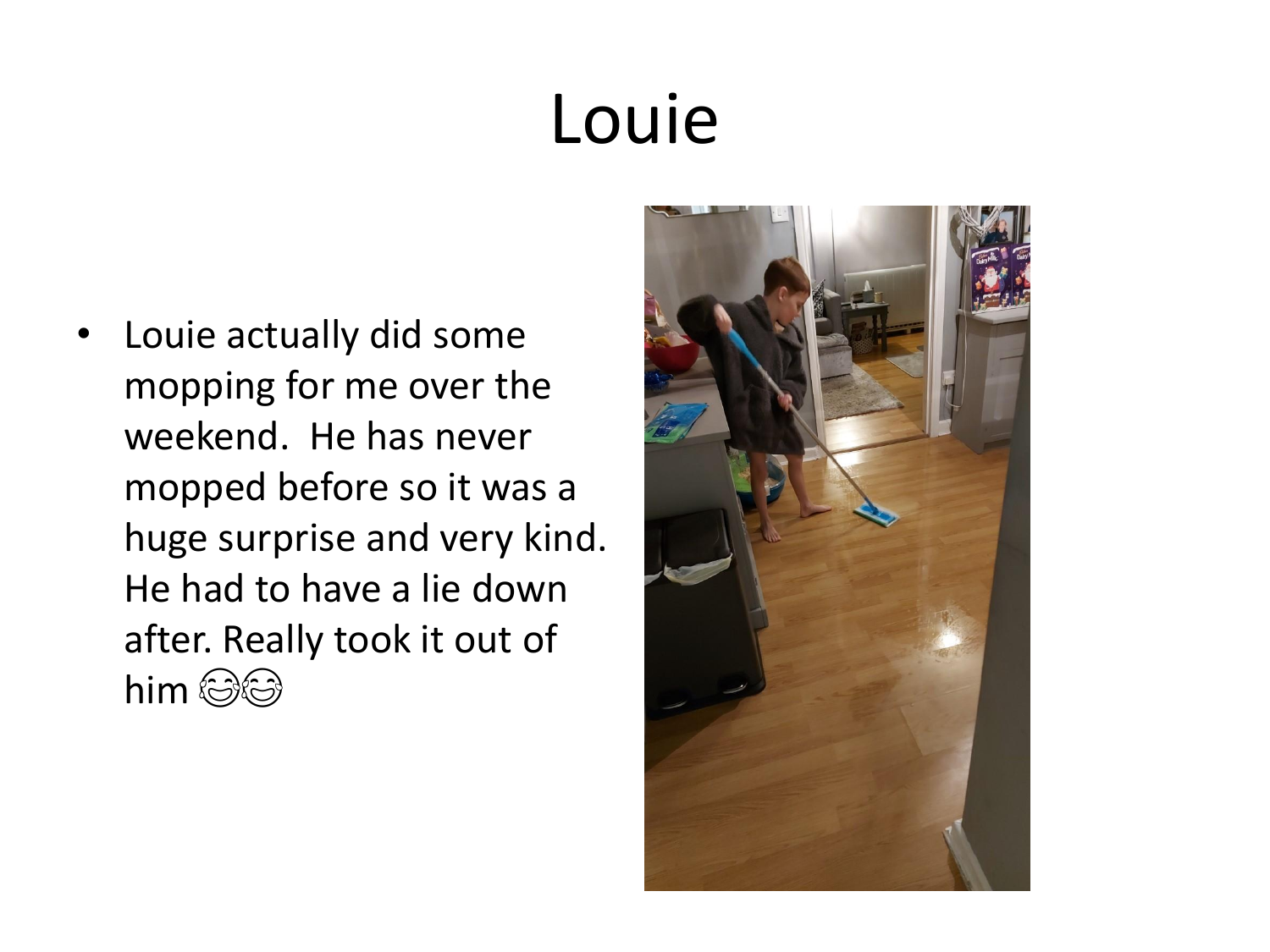## Franklyn

• Frank is pretty helpful in the kitchen, after dinner he always offers to clean up and clear the plates.

•

• Pretty darn good at a shoulder massage too after a hard day!

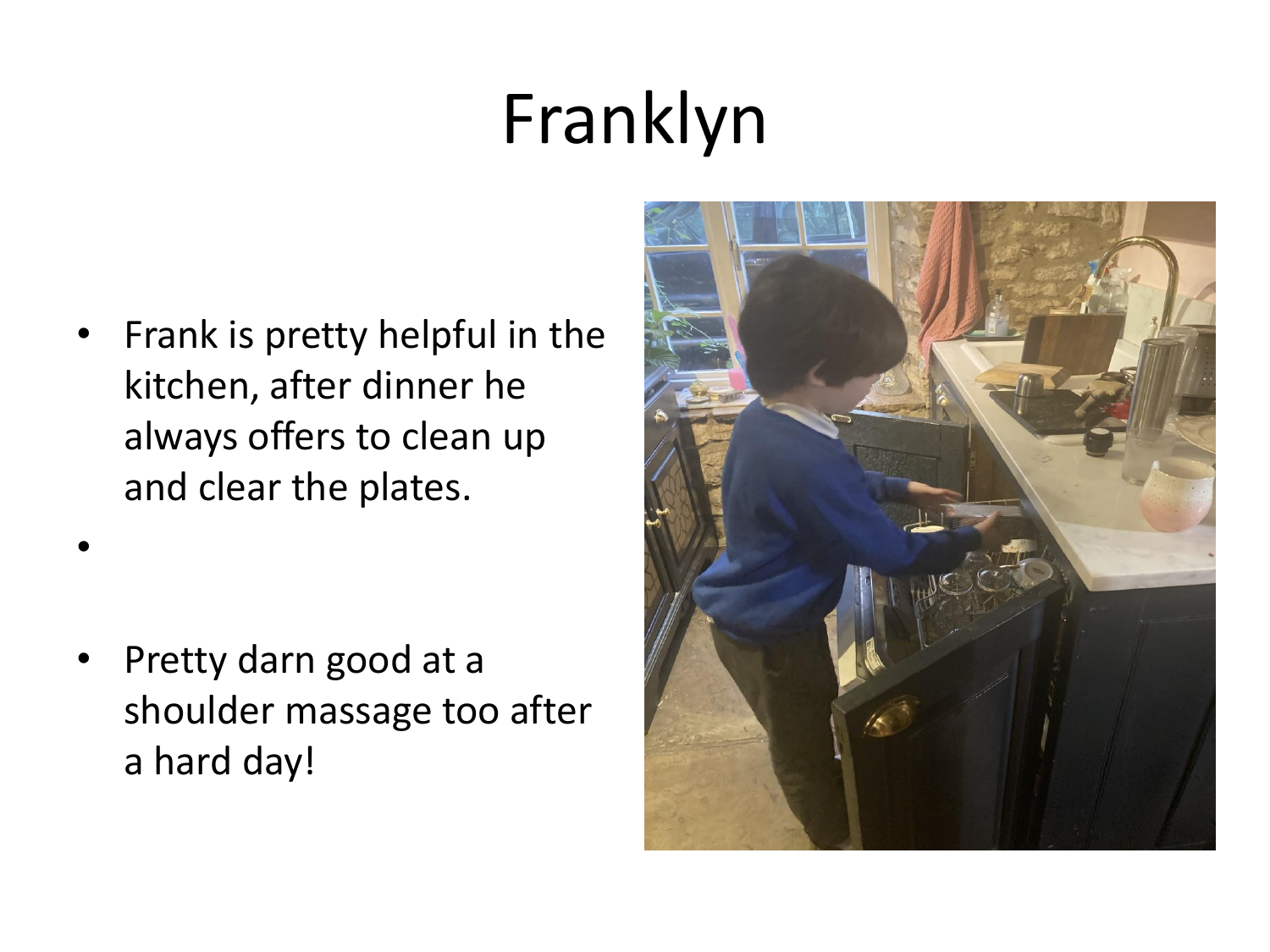### Sarah

• I was so proud of Sarah this weekend. I hadn't even told her about her homework by Saturday evening, but already she had done several things that were really kind: she had tidied her room without being asked, she had gone to the shed to get out both our bikes so that we could go for a ride together, and later on she had made me a cup of tea, giving me a chance to sit by the fire and read a book.

• I've told her how pleased I am that she's a kind girl without being reminded.

•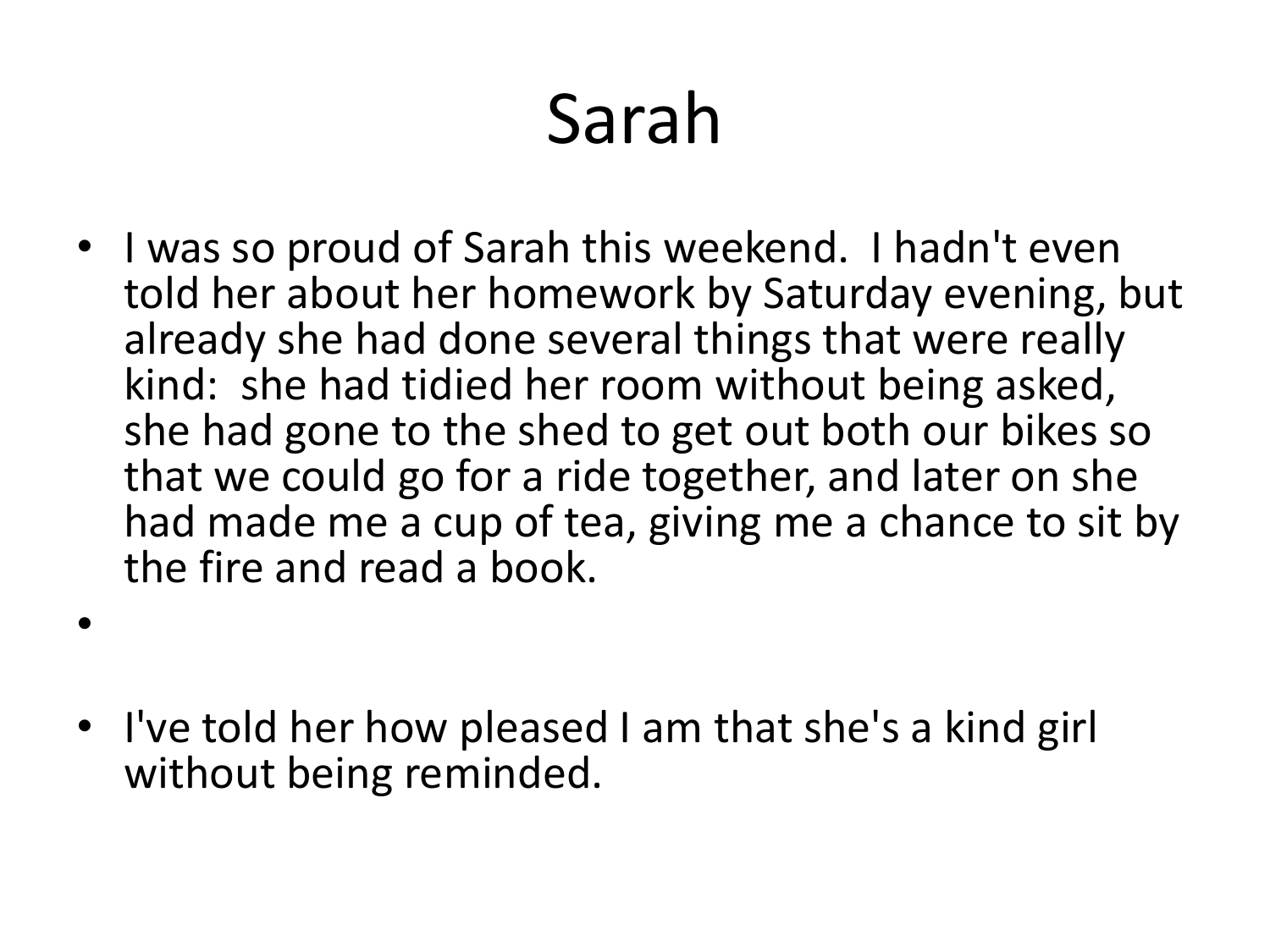#### Jasper

• Jasper helped his brother Lucas with his 3x 3km hockey running challenge. He wanted to come and support Lucas by being his running buddy!